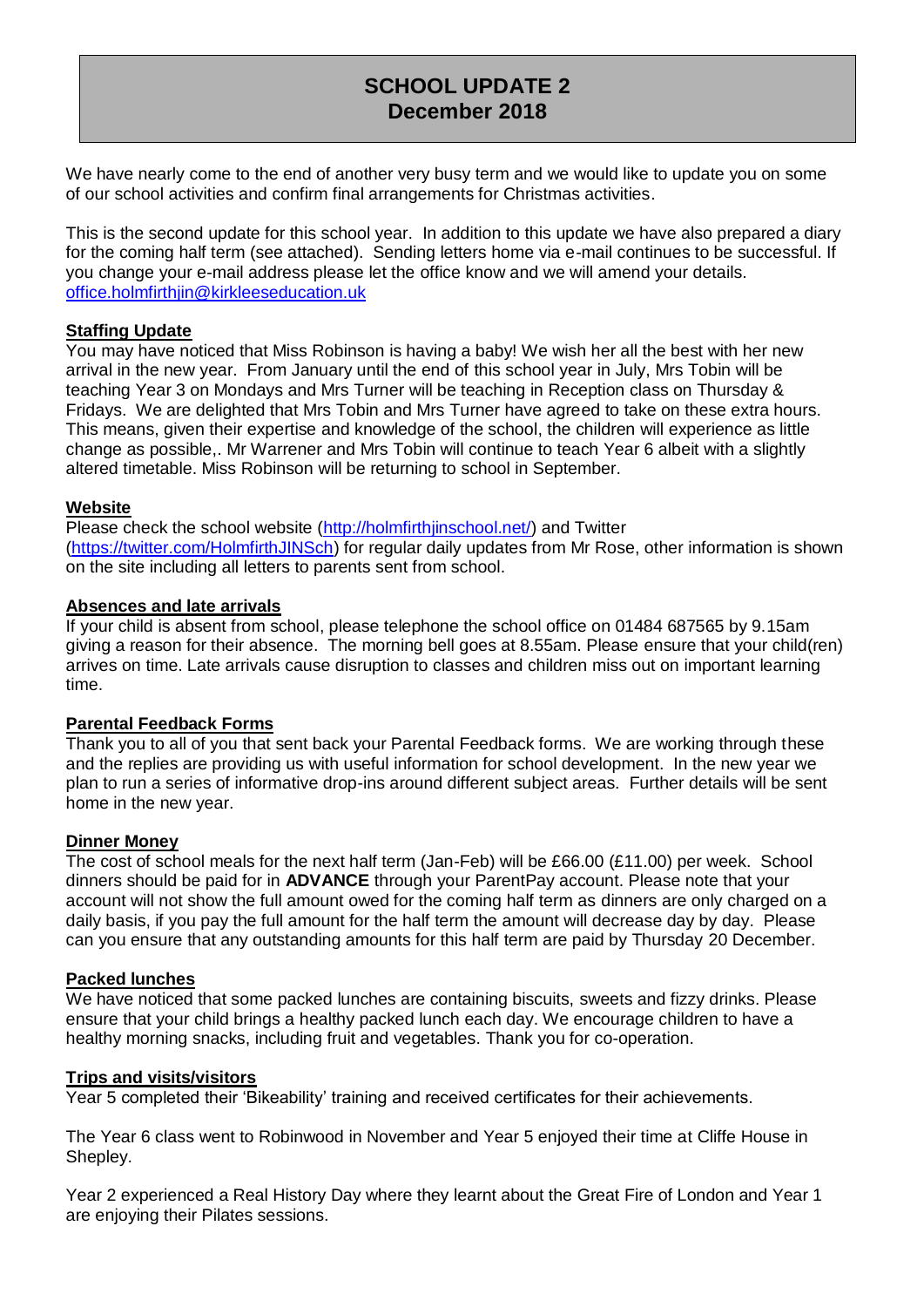# **PE Kit**

As we mentioned in the last school update, it is essential that all children have a suitable PE kit in school every day. We want to continue teaching high quality PE and this is more difficult when children do not have the correct kit.

They will need shorts, t shirt, trainers and, during inclement weather, additional tracksuit bottoms and top. A change of footwear (trainers) for outdoor PE is also required as they often get muddy. If there are any problems with the above, please see your child's class teacher so they can support your child.

Suitable (warm) clothing should also be worn when attending the after school sports clubs as they will be outside whenever possible. Children can get changed or add extra layers at the end of school. All children should be collected from after school clubs – we do not allow pupils to walk home alone during the winter months as it is dark and unsafe.

# **After School Clubs**

Details for all the clubs for the next half term was e-mailed home last week. Please log on to ParentPay and reserve your place at the clubs of your choice. Spare copies of this letter can be found in the blue folder outside the office. Please sign up for the clubs by Monday 17 December so that final numbers are known before we finish for the holidays – if there aren't enough people signed up by this date there is a possibility that the club will not be able to go ahead.

# **Fundraising**

For the 'Poppy Appeal' we raised an incredible £100.93. As always we thank you for your charitable support to the school and for other charities.

# **Contact details**

Don't forget to let the office know if you change your mobile number, email address or move house. We need your up to date details to enable us to contact you with day to day correspondence and to allow us to contact you in an emergency. Thank you.

# **Christmas Events**

Here are the final arrangements for the Christmas period:

The Early Years/KS1 performances will be held on Wednesday 12 December at 10.00am – 11.30am and 2pm – 3.30pm. The dress rehearsal will be held on Tuesday 11 December.

'Aladdin' will be performed at the Lawrence Batley Theatre in December. Our children (Reception – Year 6) will be going to watch on Wednesday 13<sup>th</sup> December at 1.00pm –Further details are available on your ParentPay account or from the school office. Children who are not going to Aladdin will be supervised in school unless you have made prior arrangements with the school office.

Class parties will be held on Tuesday 18 December.

The Christmas lunch will take place on Wednesday 19 December. Children who normally have sandwiches will be able to have a school meal on this day. A letter was sent home about this at the end of November. Don't forget your crackers and hats! The children who normally bring sandwiches can bring a festive lunch including sweets/chocolates on that day only. Please do not include fizzy drinks though! Thank you.

The following is also happening on Wednesday 19 December: In the morning the whole school will be going to Holy Trinity Church Holmfirth to meet Rev Griffin. The children will return to have their Christmas lunch.

In the afternoon, from 2.30pm – 3.30pm, there will be a KS2 Carol Service in the Mission Possible area pupils and parents. This will then lead into the Christmas Fair which will run until 5.00pm, this is being organised with the FONS team and we would like to thank them all for their continued support. A letter was sent home last week requesting the following donations for the fair.

- KS1 Chocolates for the Chocolate Tombola
- KS2 Cakes/Buns for the Cake Stall